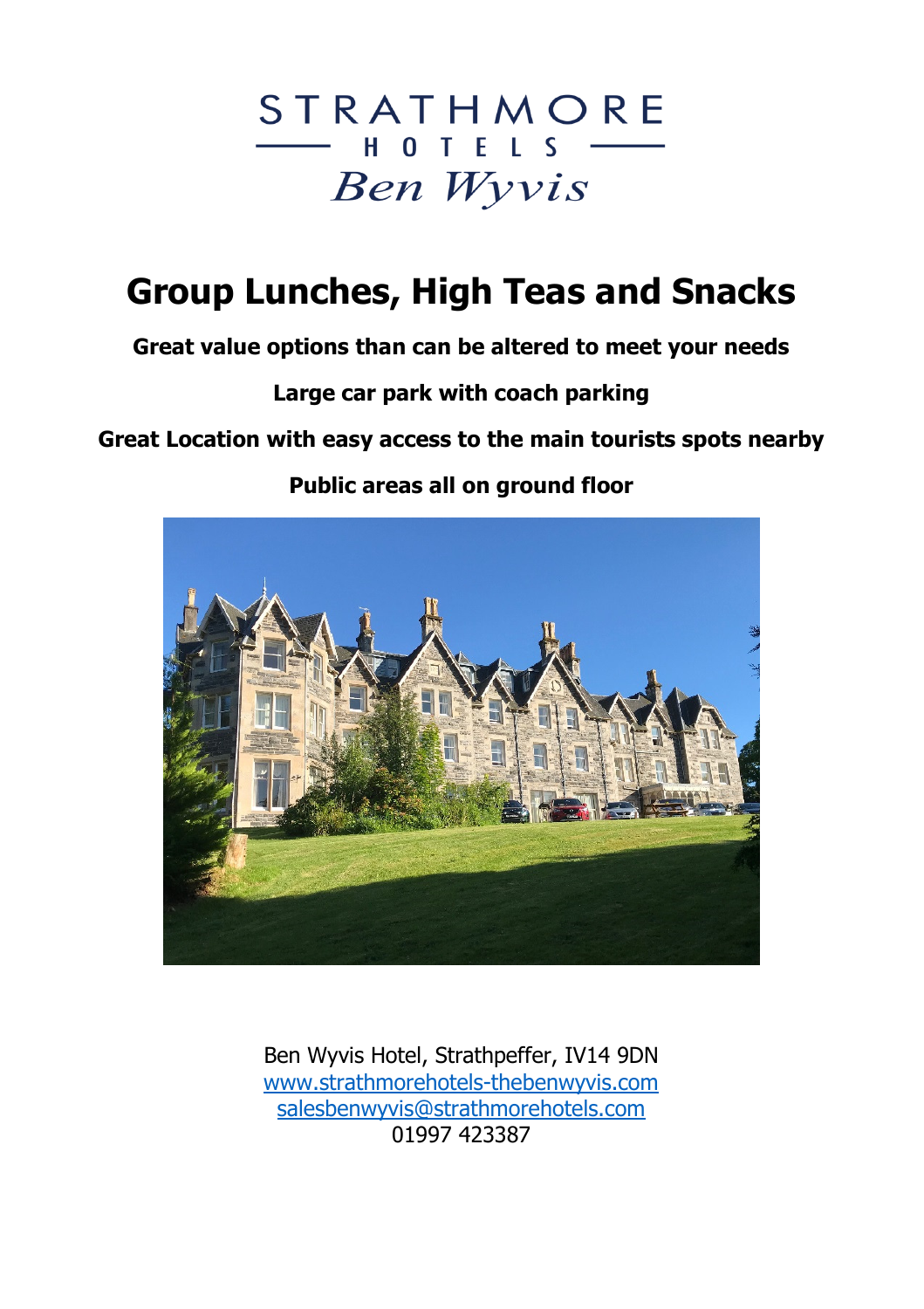# STRATHMORE  $-$  HOTFIS  $-$ **Ben Wyvis**

#### Group Lunch Menu

### Soup of the Day

Served with a bread roll & butter

#### Haggis Bon-Bons

Set on creamy mash, topped with whiskey sauce

#### Smoked Salmon & Leek Tartlet

Served with mixed leaves, capers & balsamic glaze

\*\*\*\*

Beer Battered Haddock Fillet

Served with tartare sauce, lemon, chips & peas

#### Chicken Strathmore

Chicken breast stuffed with haggis, wrapped in streaky bacon & covered in a peppercorn sauce

#### Filo Parcels

Roasted mixed vegetables wrapped in filo pastry covered in a tomato & pepper sauce

Cold Honey Roast Gammon

With mixed salad, coleslaw, cheese & pickle

\*\*\*\*

Eton Mess

Meringue, whipped cream & mixed berries served in a brandy snap basket

### Sticky Toffee Pudding

Served with caramel sauce & vanilla ice-cream

## Trio of ice creams (v) (gf without wafer)

Strawberry, Chocolate and Vanilla

\*\*\*\*

Tea and Filter Coffee

£12.95 – Two Courses £14.95 – Three Courses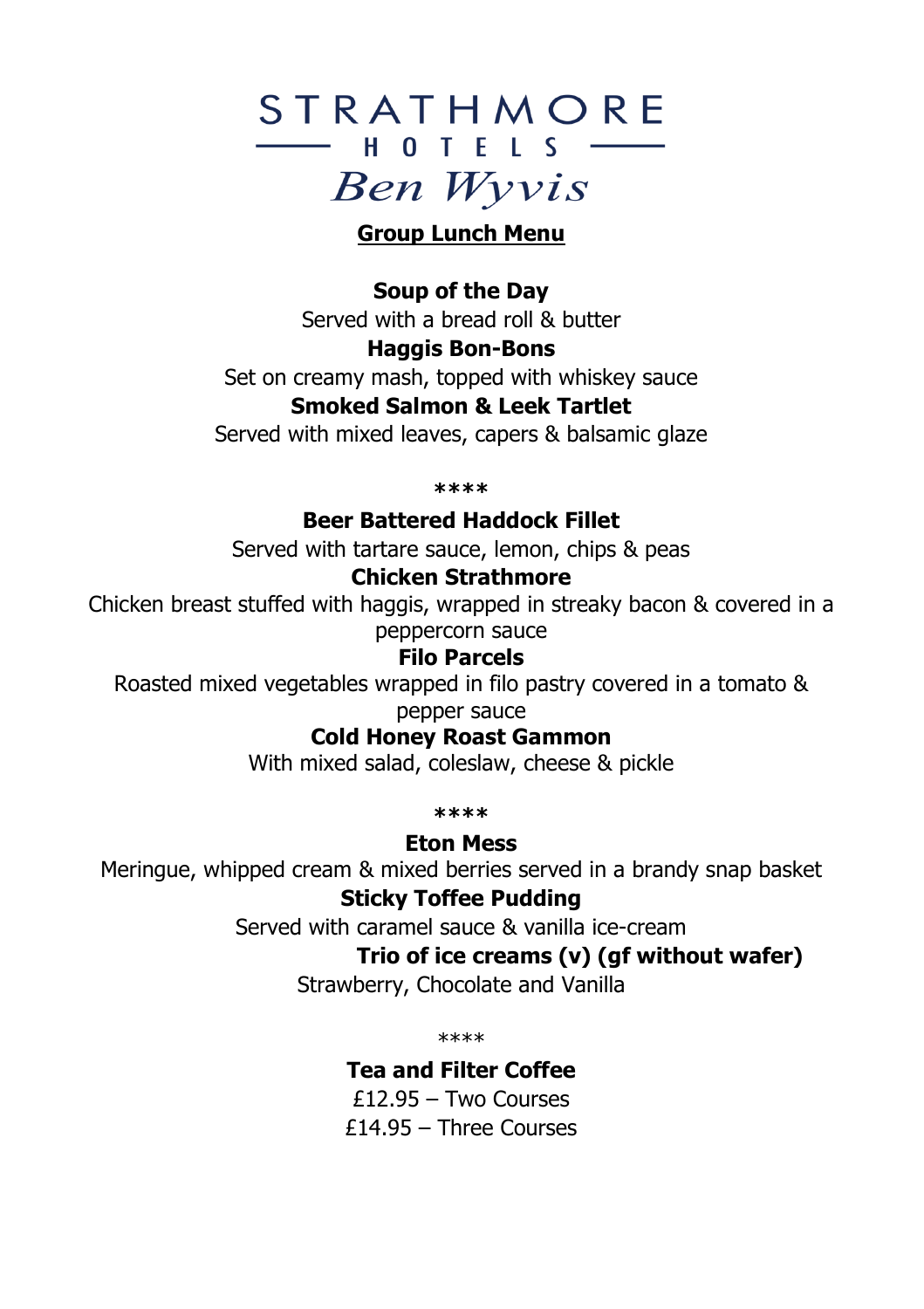# STRATHMORE  $-$  HOTELS  $-$ **Ben Wyvis**

## Group High Tea Menu

Breaded Haddock Fillet With tartare sauce and lemon

Homemade Steak & Ale Pie Tender beef in local ale gravy with puff pastry

#### Strathmore Chicken Served in peppercorn sauce

#### Honey Roast Gammon or Cheddar Cheese Salad Served with Boiled Potatoes

## High Tea is served with bread and butter, option of tea or coffee with meringues, scones and profiteroles